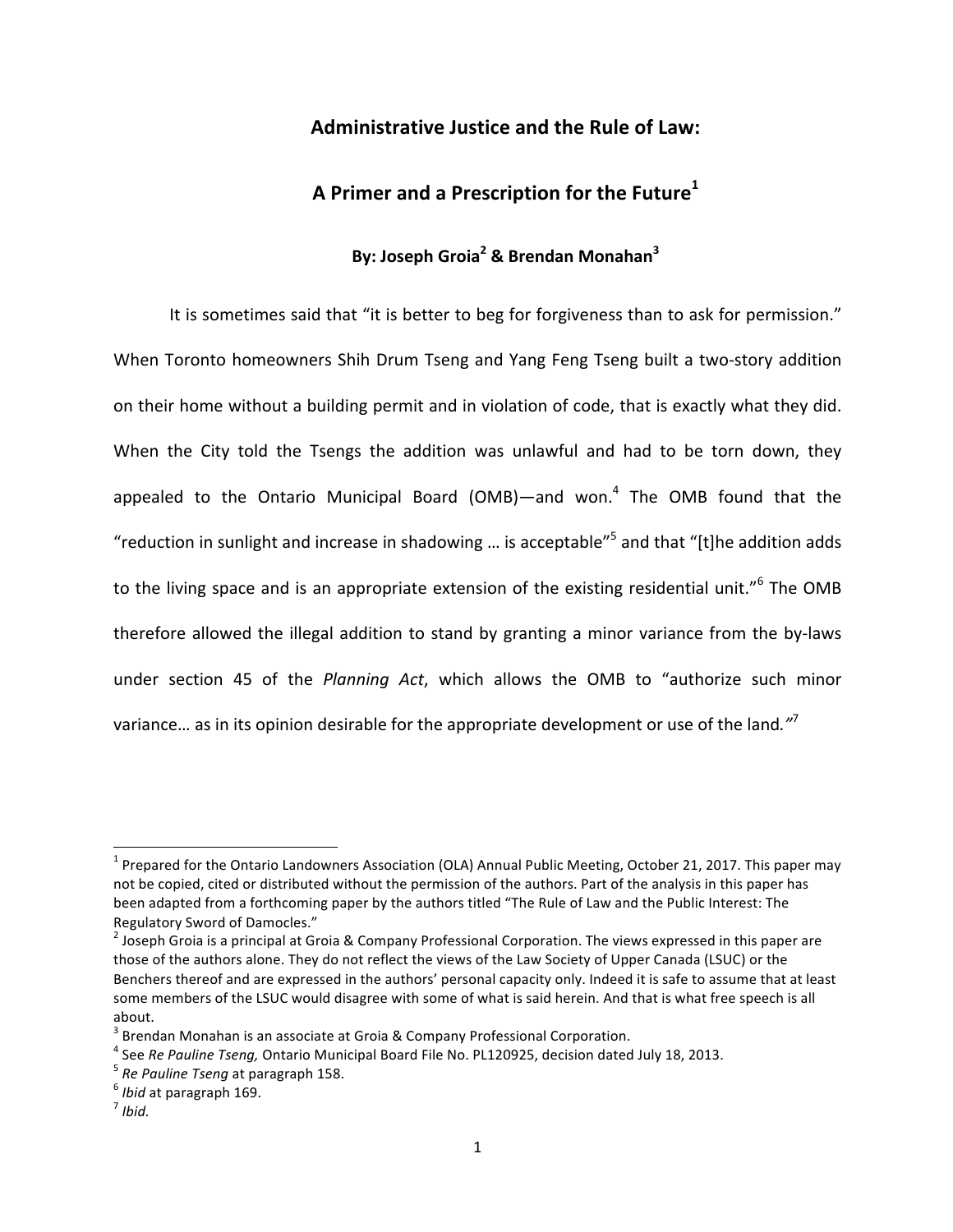What does this case tell us about the respective roles of the  $OMB<sup>8</sup>$  and the City when it comes to planning rules? Shortly after the Tseng decision, then-city councillor (now MP) Adam Vaughan was quoted in the *Toronto Star* as saying that the OMB has "opened up the door to illegal construction" and observed, "[w]hat is to stop a condo developer from building 40 stories when they're approved for 30, and just asking for approval later?" Mr. Vaughan also added that the city wouldn't be appealing the decision due to the time and money that had already been spent on the case.

Whether you agree with the outcome in the Tseng OMB case or not, the ability of the OMB (and other similar administrative tribunals) to exercise broad discretion in cases such as these should be cause for concern. This is especially true in an administrative justice system that increasingly touches all aspects of Canadian life. Lawyer Ron Ellis recently estimated that the number of rights-related decisions by administrative tribunals is over one million per year in Ontario alone.<sup>10</sup> No doubt that number will continue to rise as Parliament and the provincial legislatures continue to expand the powers of administrative agencies and tribunals in the name of expediency and efficiency. More troubling, still, these tribunals often have the final say in the cases they hear, as appeals from such decisions rarely succeed.<sup>11</sup>

 $8$  Note that in May 2017, the Ontario government introduced Bill 139 which, if passed, would re-name the OMB the Local Planning Appeal Tribunal and, among other things, amend the planning approval and appeal process. See Bill 139 available online at: <http://www.ontla.on.ca/bills/bills-files/41\_Parliament/Session2/b139\_e.pdf>.<br><sup>9</sup> See, "After seven years in court, family has illegally built home addition approved by OMB," Toronto Star, Sept. 6,

<sup>2013.&</sup>lt;br><sup>10</sup> Ron Ellis, *Unjust by Design,* UBC Press, 2013.

<sup>&</sup>lt;sup>11</sup> For example, you might be able to appeal a decision of an administrative tribunal to a Court. However, Courts usually "defer" to the decision of the administrative body, even if they would have decided the case differently had they been the ones making the decision in the first place. As a result, administrative decisions are rarely overturned.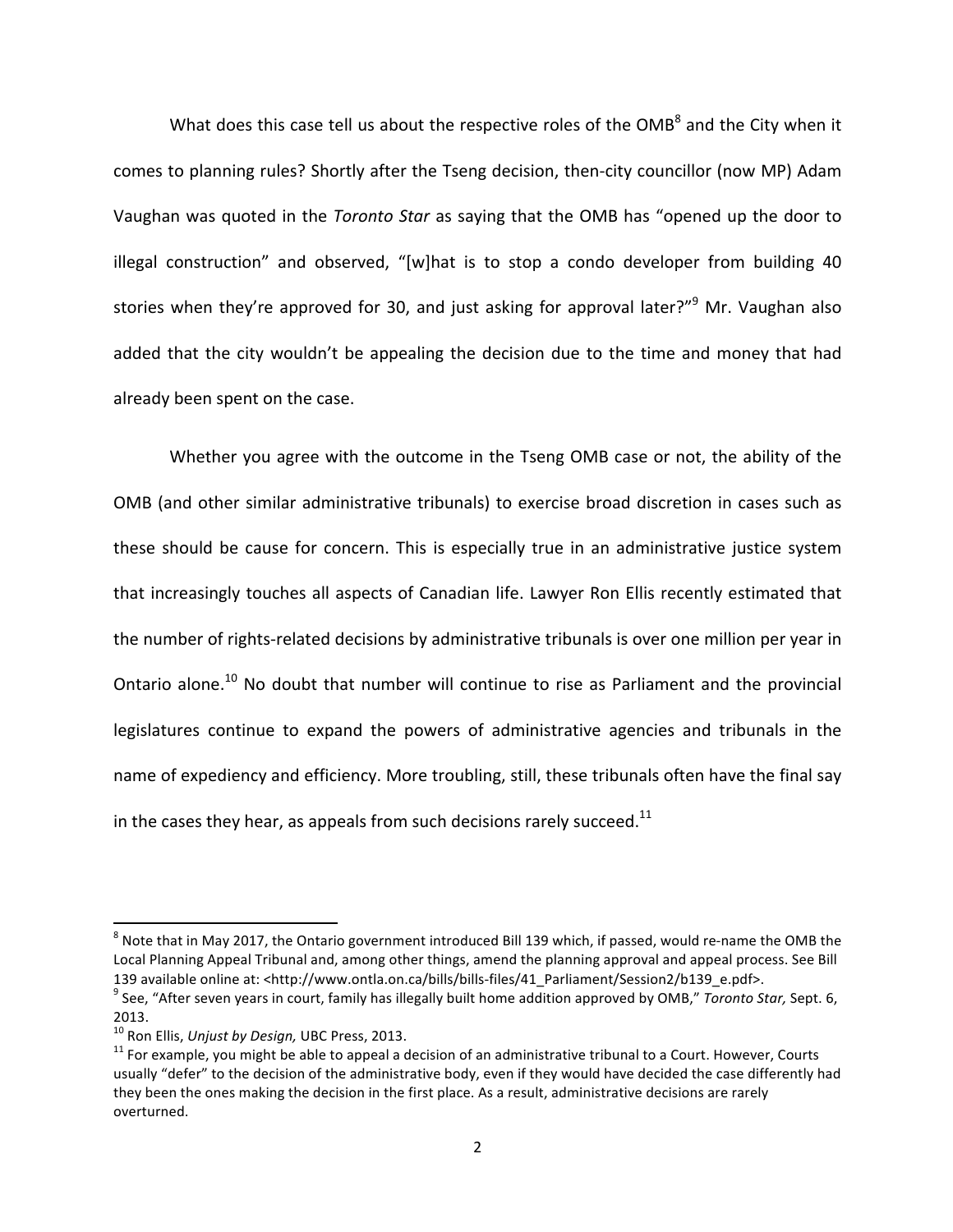In this little paper we argue that in many cases, the breathtakingly broad exercise of discretion by administrative agencies is inconsistent with the rule of law, a foundational principle of the Canadian constitution and legal system. The rule of law requires that all laws be framed in sufficiently clear terms to give fair notice to citizens of conduct that could result in punishment or a penalty. It also means that administrative decision makers must make their decisions according to an intelligible and justifiable legal standard. Why should the right of a landowner to construct a building on his or her own property depend on the decision of a government appointee as to whether the building is "desirable for the appropriate development or use of the land"? While the Tseng OMB decision is one example, the problem is, unfortunately, widespread. $^{12}$ 

What is our prescription for the current state of affairs? While courts have found that all legislative enactments should meet a minimum threshold of precision, the Supreme Court of Canada has recently held that the rule of law can itself provide a basis for striking down a legislative enactment.<sup>13</sup> If that nascent authority is the start of a new trend, courts will have a powerful new weapon to use in the review and restriction of broad indiscriminate administrative law powers.

<sup>&</sup>lt;sup>12</sup> To give you one example from our area of speciality, securities law, section 127 of the *Securities Act* allows the Ontario Securities Commission to impose sanctions on financial market participants when, in the Commission's view, it is "in the public interest" to do so. What the "public interest" means is left almost entirely to the Commission on a case-by-case basis. Thus, in many cases, the Commission has imposed sanctions on individuals who have acted lawfully but who, in the Commission's view, have acted contrary to the "public interest". We argue that the Commission's ability to do this is entirely inconsistent with the rule of law.

<sup>&</sup>lt;sup>13</sup> See Trial Lawyers Association of British Columbia v. British Columbia (Attorney General), 2014 SCC 59, where a majority of the Supreme Court struck down a law that purported to impose hearing fees on litigants in the province of British Columbia. The majority found that the hearing fees limited access to the courts, and was therefore a violation of the constitutional principle of the rule of law.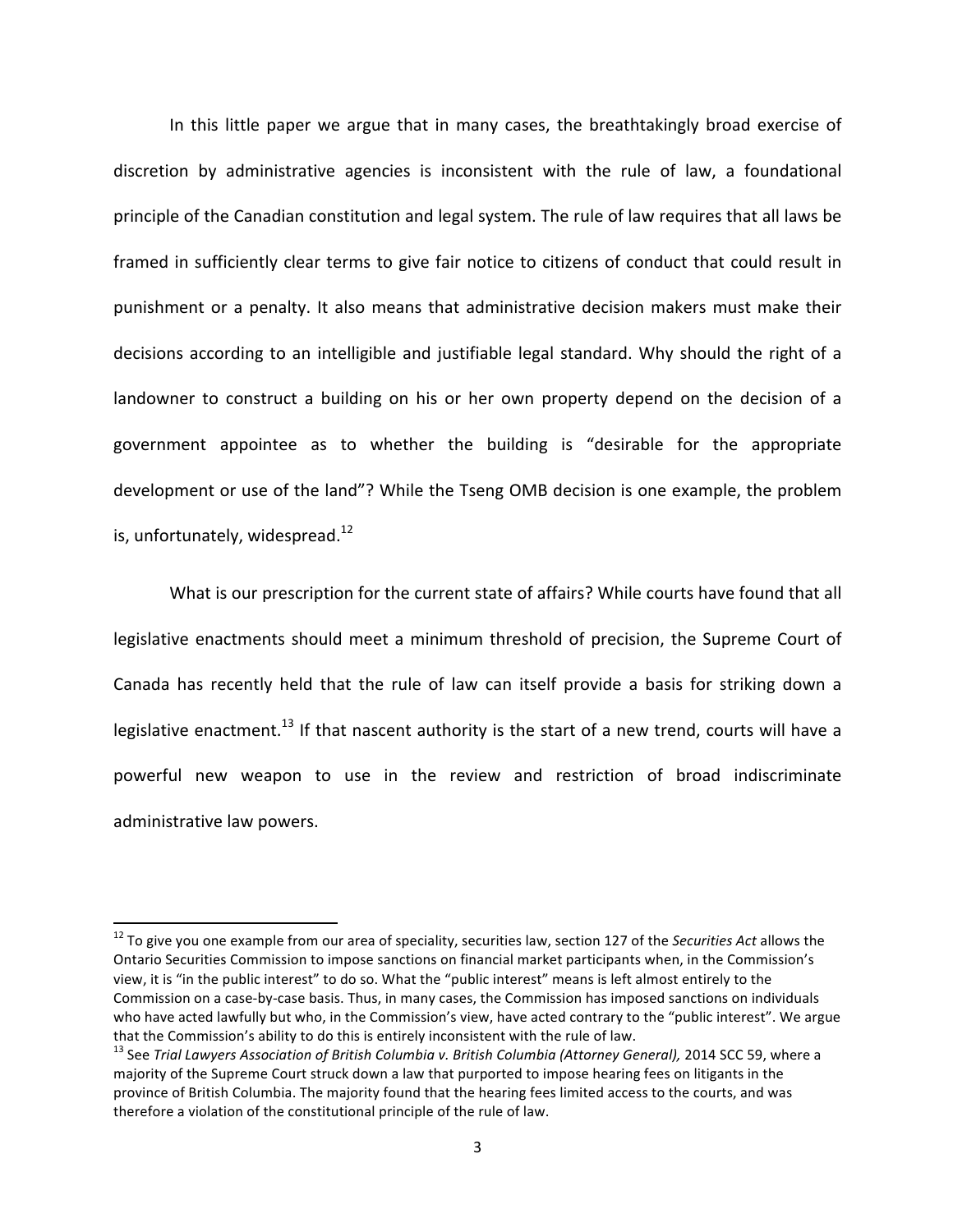#### **I.** The Administrative Law System

Ron Ellis has described the Canadian administrative justice system as "the system to which Canadians are required to turn for the enforcement or vindication of their rights in a broad range of everyday matters."  $^{14}$  This was not always the case. Until the second half of the twentieth century, it was primarily the courts that would adjudicate everyday disputes through interpreting laws passed by Parliament and the legislatures. But as laws and regulations continued to become more complex, the executive branch developed regulatory "frameworks" to govern particular areas of activity. To administer these government-made rules, various administrative agencies were created. Many of these agencies included "tribunals," which are quasi-judicial bodies made up of people appointed by the government to decide issues arising under these new regulatory schemes.

The result was, in the words of the Chief Justice of the Supreme Court of Canada, "a dramatic shift in who did society's judging."<sup>15</sup> Areas of the law formerly under the purview of the common law courts now fell under the jurisdiction of an increasing number of administrative boards and tribunals. The Chief Justice put it this way:

"Virtually all the important areas of endeavour and social concern, from labour to human rights, from workers' compensation to mental health—areas once under the jurisdiction of the common law courts—have been, to coin a term, 'administerized'. Vast swaths of the rule of law are dealt with by commissions and tribunals." 16

<sup>&</sup>lt;sup>14</sup> Ron Ellis, *Unjust By Design: Canada's Administrative Justice System,* UBC Press, 2013, p. 2.<br><sup>15</sup> Remarks of the Rt. Hon. Beverley McLachlin, Chief Justice of Canada, at the 6<sup>th</sup> Annual Conference of the Council of Canadian Administrative Tribunals. Toronto, Ontario, May 27, 2013.

 $16$  Ibid.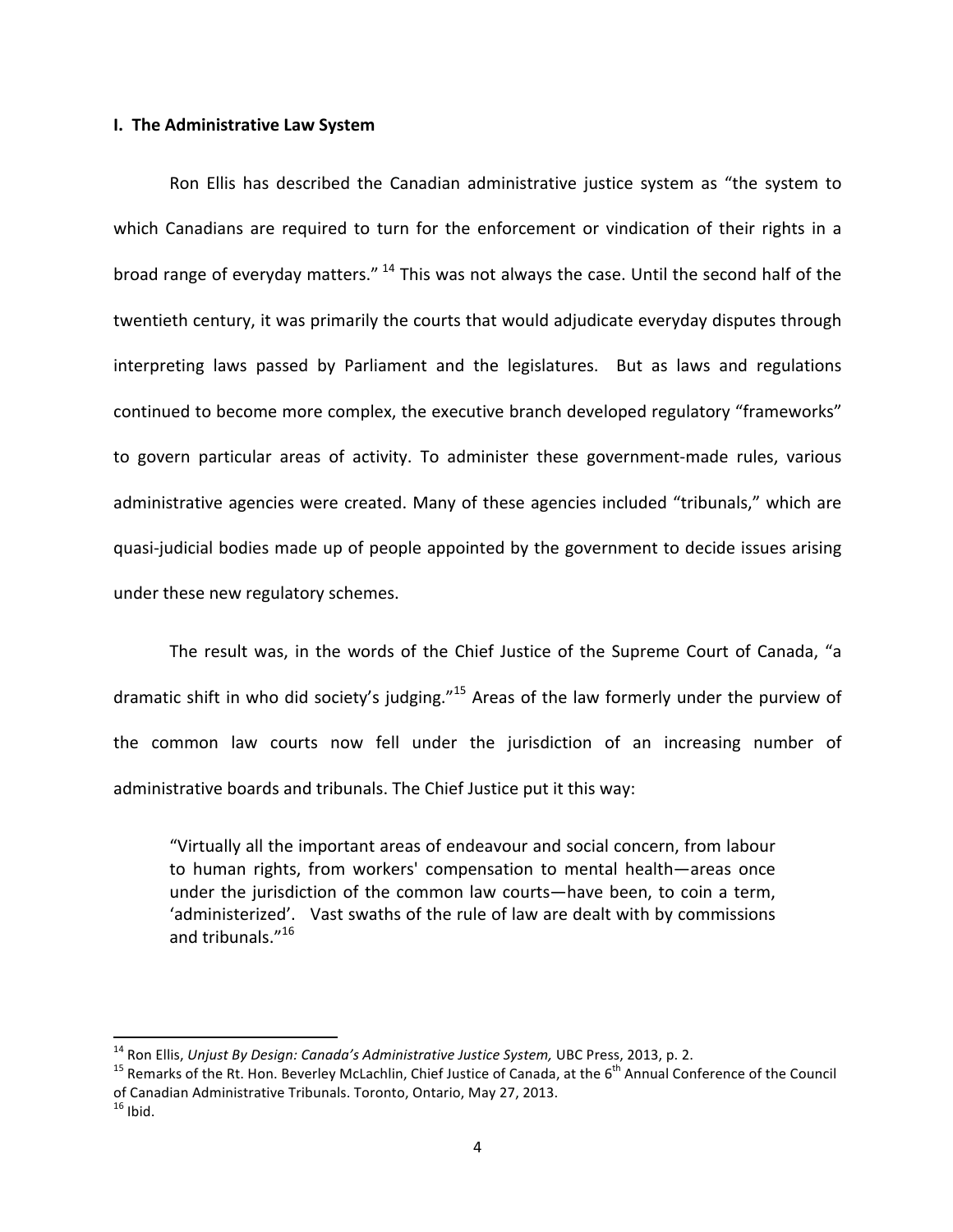There is little doubt that this shift towards an "administrative" system of adjudication has produced some benefits. Tribunals provide greater flexibility and efficiency than the courts. They are also often far cheaper than traditional court litigation. But there are also significant concerns arising from this trend. First, decision makers on administrative boards and tribunals have very limited security of tenure. For example, appointees to the OMB typically receive three-year renewable terms, with the decision on renewal being made by the provincial cabinet. Second, courts have taken an extremely deferential approach to the review of administrative decisions. A decision will generally be overturned only if it is determined to be "unreasonable."<sup>17</sup> This means that administrative tribunals usually have the final say in cases they hear. For these reasons, decisions of these agencies—and the laws under which they exercise their authority—deserve careful scrutiny, particularly with regard to constitutional principles that are so central to our society, such as rule of law.

### **II.** Defining the Rule of Law Principle

 

The rule of law is a key constitutional and legal value in Canada.<sup>18</sup> Its critical importance for our purposes is how the rule of law can be used as a weapon against arbitrary government laws and actions. Prior to 1982, the rule of law was not explicitly recognized in the Canadian Constitution. It was, however, implicitly recognized in the preamble to the *Constitution Act*, 1867, which states that Canada is to have a "Constitution similar in Principle to that of the United Kingdom."<sup>19</sup> When the Canadian Constitution was brought home from England in 1982,

<sup>&</sup>lt;sup>17</sup> See, for instance, *Dunsmuir v. New Brunswick (Board of Management),* 2008 SCC 9.<br><sup>18</sup> See Peter W. Hogg and Cara F. Zwibel, "The Rule of Law in the Supreme Court of Canada", 55 U.T.L.J. 715 (2005) [Hogg and Zwibel].

<sup>&</sup>lt;sup>19</sup> The Supreme Court in *Manitoba Language Reference* found that the preamble to the 1867 Act implicitly included reference to the rule of law.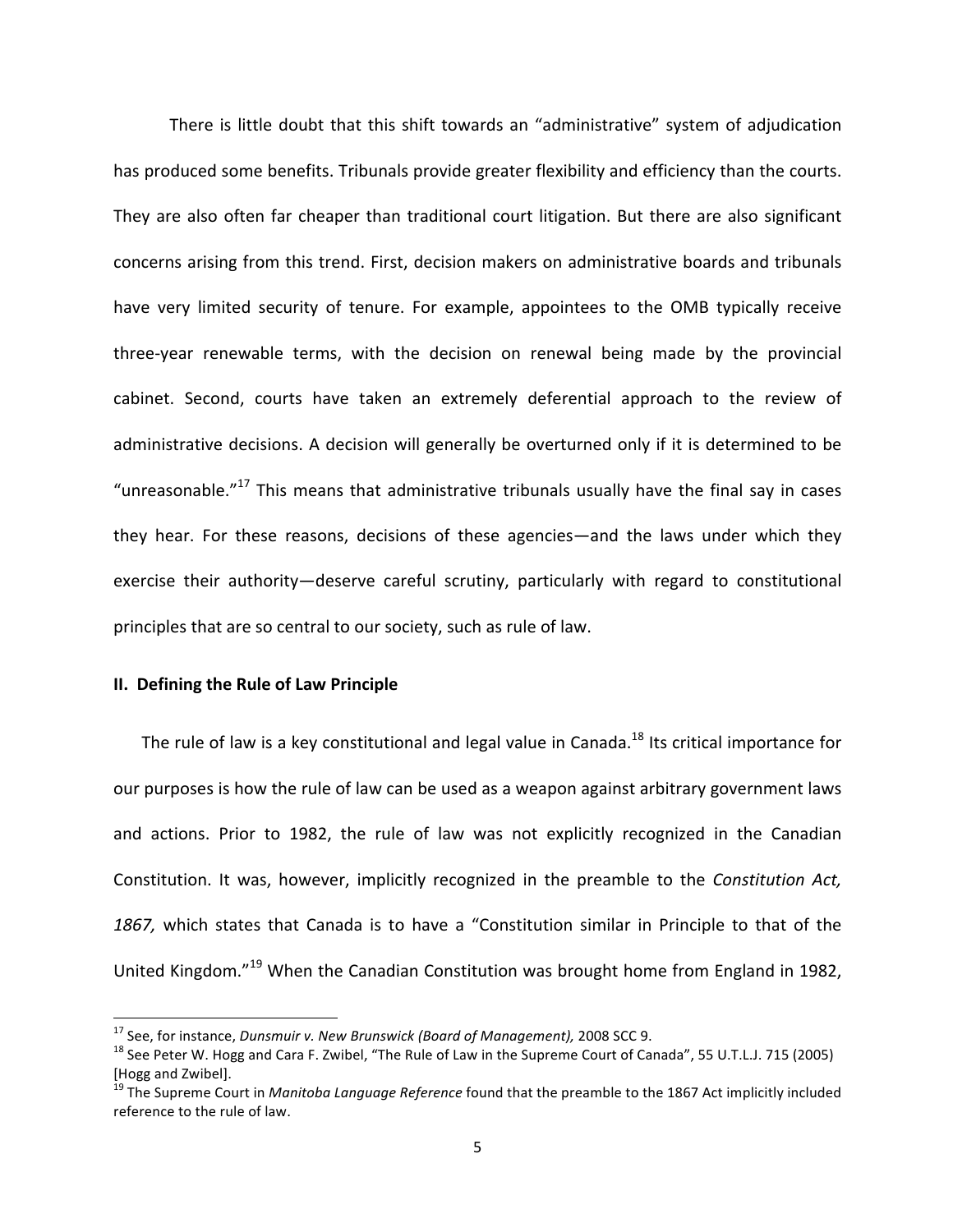the rule of law gained explicit recognition in the preamble to the *Canadian Charter of Rights and Freedoms,* which states that "Canada is founded upon principles that recognize the supremacy of God and the rule of law."

Despite its significance in Canada, as one might expect with lawyers, there are different opinions among academics about precisely what the rule of law means. Professor Peter Hogg summarized some of the various viewpoints this way:

"Many authors have tried to define the rule of law and to explain its significance, or lack thereof. Their views spread across a wide spectrum. At one pole are those who, like Jennings, argue that the rule of law is lawyers' rhetoric that means nothing. At the other end of the spectrum are those who argue that the rule of law means almost everything. T.R.S. Allan, for example, claims that laws that fail to respect the equality and human dignity of individuals are contrary to the rule of law. Luc Tremblay asserts that the rule of law includes the liberal principle, the democratic principle, the constitutional principle, and the federal principle." $^{20}$ 

One point of agreement, however, is that the rule of law requires that individuals be protected

from arbitrary government action. E.C.S. Wade summarized this common understanding of the

concept of the rule of law in the introduction to A.V. Dicey's Introduction to the Study of Law

## *and the Constitution:*

"The rule of law presupposes the absence of arbitrary government power and so gives the assurance that the individual can ascertain with reasonable certainty what legal powers are available to government if there is a proposal to affect his private rights. A person who takes the trouble to consult his lawyer ought to be able to ascertain the legal consequences of his own acts and the powers of others to interfere with those acts."21

One of the best examples of the Supreme Court of Canada invoking the rule of law in the context of "arbitrary government power" is the judgment of Mr. Justice Ivan Rand in *Roncarelli* 

<sup>&</sup>lt;sup>20</sup> Hogg and Zwibel, *supra.*<br><sup>21</sup> A. V. Dicey, *Introduction to the Study of Law and the Constitution,* 10<sup>th</sup> Ed (London: Macmillan, 1965) at p. 40.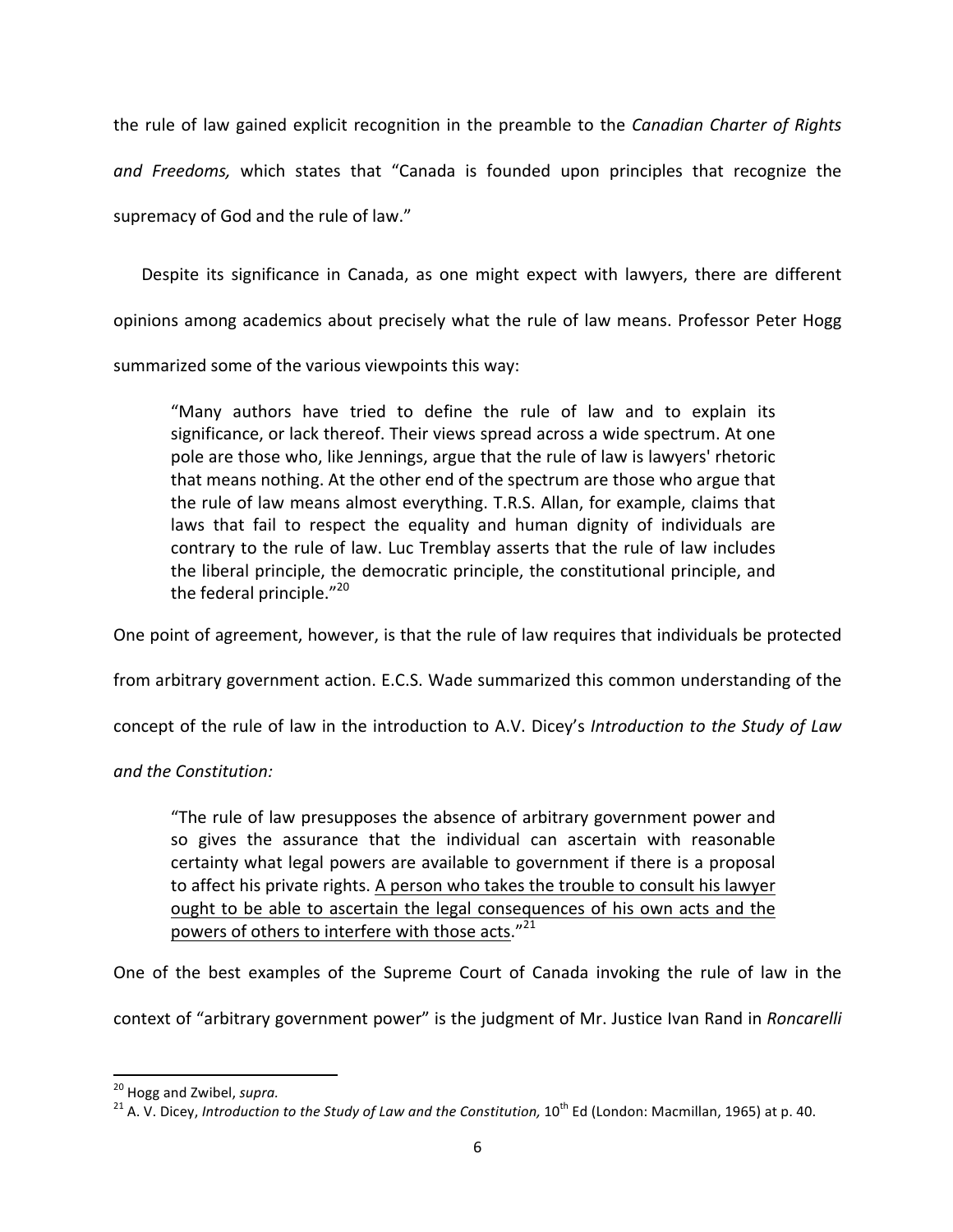*v.* Duplessis.<sup>22</sup> In that case, Quebec Premier Maurice Duplessis had cancelled Frank Roncarelli's liquor license because he had posted bail for Jehovah's Witnesses who had been arrested by the government for distributing literature in breach of municipal by-laws. The Supreme Court found that Premier Duplessis' cancellation of Mr. Roncarelli's liquor license amounted to a "gross abuse of legal power expressly intended to punish [Mr. Roncarelli] for an act wholly irrelevant to the statute, a punishment which inflicted on him, as it was intended to do, the destruction of his economic life as a restaurant keeper within the province."<sup>23</sup> Mr. Justice Rand found that the actions taken by the Premier were inconsistent with the principle of the rule of law, and reinstated Mr. Roncarelli's liquor license.

The rule of law means that people should have reasonable certainty, in advance, regarding the rules and standards by which their conduct will be judged. This requires a legal system comprised of clearly-enunciated rules that are sufficiently certain and apply equally to all, including the State. Let us then turn to the potential use of rule of law arguments against government legislation.

### **III.** The Rule of Law as an Implied Limit on Legislative Power

Some of the post-*Charter* cases could be interpreted to suggest that the rule of law can impose limits on legislative powers. One such case is the *Manitoba Language Reference*. There, the Supreme Court characterized the rule of law as "one of the basic principles of nation building" and an essential part of the Canadian legal order. It also found that the Supreme

<sup>&</sup>lt;sup>22</sup> Roncarelli v. Duplessis, [1959] SCR 121 [*Roncarelli*].<br><sup>23</sup> *Roncarelli* at para 44.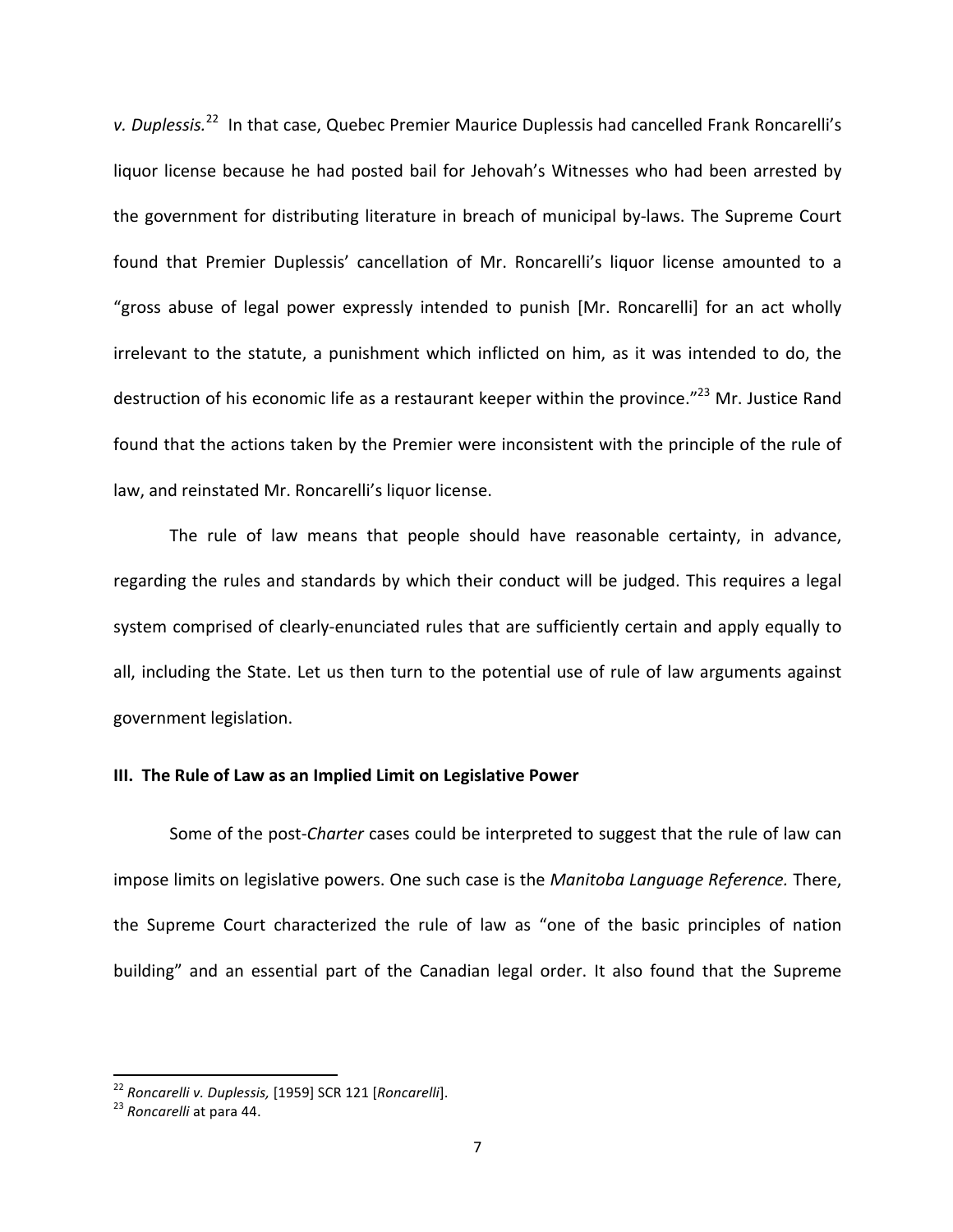Court has "denied the assertion of any power which would offend against the basic principles of the Constitution."<sup>24</sup>

The Court's reference to *any* "assertion of power" being subject to the "basic principles of the constitution," including the rule of law, would appear to include "legislative power." Might it be possible, then, that a law that offends the rule of law could be struck down? According to Professor Peter Hogg, the answer is "no." Hogg has characterized the rule of law as a Constitutional *value* rather than a Constitutional *provision*. He explains the difference this way:

"This understanding of the rule of law does not give it any direct legal effect. It is not like a provision of a written constitution, the breach of which will lead to invalidity. Nor is it a rule of positive law directly mandating behaviour. It is a constitutional value, an ideal that influences how our laws are made and administered but has no direct force of its own" [emphasis added].<sup>25</sup>

We are not quite so sure. While Professor Hogg's approach is consistent with the view of several of the Supreme Court decisions since the *Manitoba Language Reference,<sup>26</sup>* there is a new argument to be made based on a recent case, as explored in the next section of this paper.

## **IV.** The Rule of Law as a Basis for Invalidating Legislation

A 2014 decision of the Supreme Court of Canada, *Trial Lawyers*,<sup>27</sup> may be a signal that the door is opening to challenge legislative enactments on rule of law grounds. In that case the Supreme Court considered a challenge to the constitutionality of provisions enacted under a British Columbia law that required parties to pay a fee to appear before a court. Chief Justice

<sup>&</sup>lt;sup>24</sup> Reference Re Manitoba Language Rights, [1992] 1 SCR 212 at paras 67-68 [Manitoba Language Reference].<br><sup>25</sup> Hogg and Zwibel, supra.<br><sup>26</sup> See, for instance, Babcock v. Canada (Attorney General), 2002 SCC 57; British Col

SCC 49.<br><sup>27</sup> Trial Lawyers Association of British Columbia v. British Columbia (Attorney General), 2014 SCC 59 [Trial Lawyers].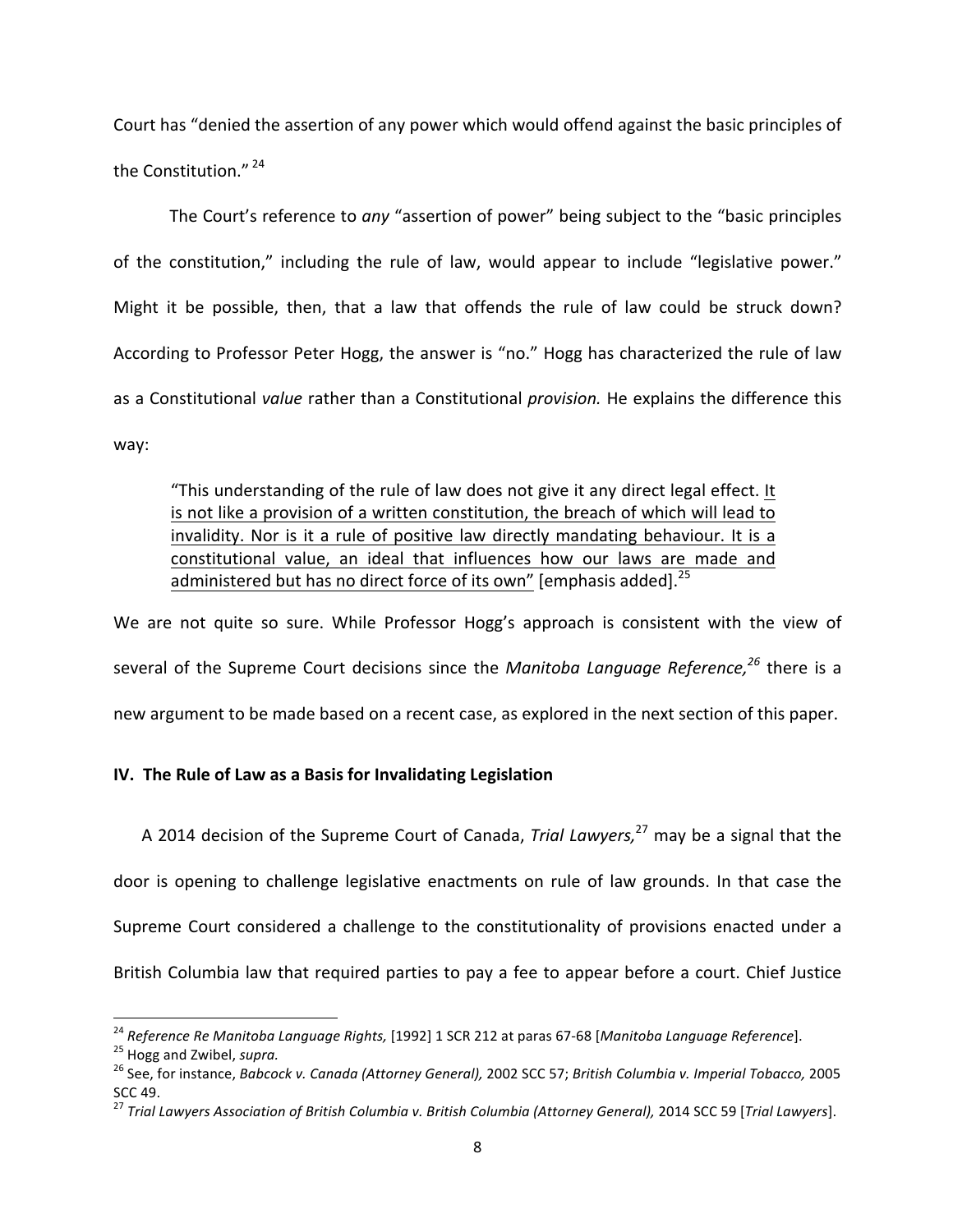McLachlin, writing for the majority of the Court, found the imposition of this fee to be unconstitutional and declared the law invalid. Significantly, the majority found that the province's jurisdiction was subject not only to the written text of the *Constitution Act, 1867*, but also "the assumptions that underlie the text." With a view to these underlying principles, including the rule of law, the majority found that the *Constitution Act, 1867* "does not give the provinces the power to administer justice in a way that denies the right of Canadians to access courts of superior jurisdiction."<sup>28</sup>

In *Trial Lawyers,* the Court found that access to the courts is a core element of the rule of law. Therefore, charging a fee to appear in court (and thereby preventing some people from accessing the courts) was a violation of the rule of law. If the rule of law also requires that laws be written in sufficiently clear terms, as we have explored in this paper, it follows that a law that fails to meet this standard could also be invalidated.

## **V. The Rule of Law and the OLA**

In *Roncarelli*, the Supreme Court established that there is no such thing as "unfettered" discretion. In our view, however, many decisions of administrative agencies have begun to tread close to the line. The result has been an increasing intrusion into the rights of Canadians in all aspects of everyday life. In the Tseng OMB case, the OMB allowed the home addition to stand. Whether or not you agree with that outcome, the fact that the decision is left in the hands of a government-appointed board, deciding whether the building is "desirable or

<sup>&</sup>lt;sup>28</sup> *Ibid* at para 43.